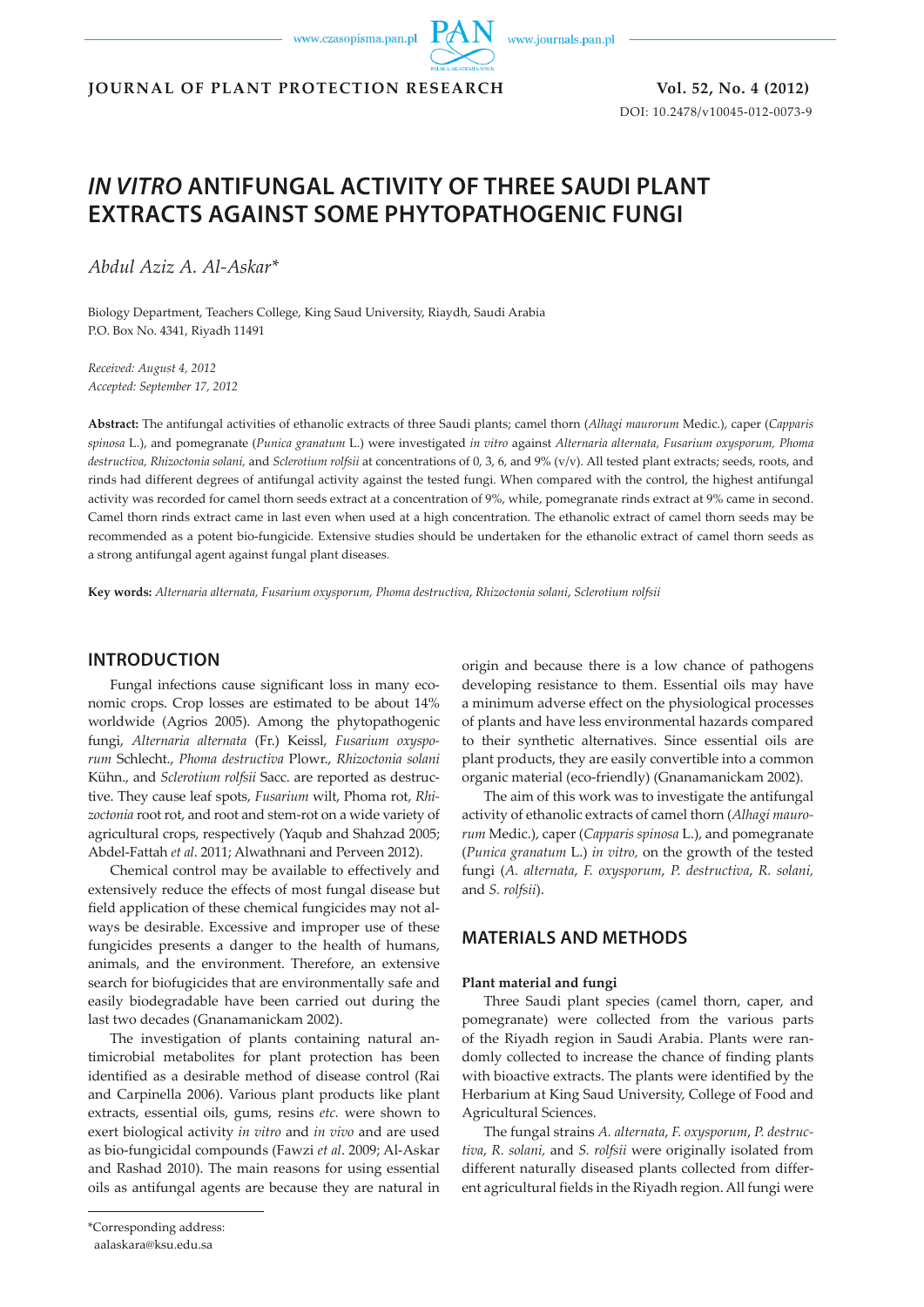PA

cultured on PDA (Potato Dextrose Agar) (Difco, USA) plates, and incubated at 28°C for one week. Purification of the resulting isolates was done using the hyphal tip or single spore techniques to obtain pure cultures. The detected isolates were then transferred into a slant of PDA and kept at 4°C for further studies. Pure cultures of the isolated fungi were identified according to the cultural properties, morphological, and microscopical characteristics of each fungus (Domsch *et al*. 1980; Burgess and Liddell 1983; Watanabe 2002).

#### *In vitro* **antifungal activity of the plant extracts**

The plant material, seeds, and rinds of camel thorn, caper roots, and pomegranate rinds were washed with distilled water and then dried in the shade. Next, they were finely ground to powder. Fifty grams of each plant material in powder form was homogenized in a laboratory blender in 200 ml of ethanol (96%) and distilled water (20:80 v/v) for 10 min, and then left in dark glass bottles for 72 h at room temperature for complete extraction. The extracts were filtered through thin cheesecloth sheets. The final extracts were collected separately in other dark glass bottles and exposed to 60°C in a water bath for 30 min for ethanol evaporation. The collected extracts were then stored in a refrigerator at 5°C until needed. The plant extracts were added to conical flasks containing sterilized PDA before solidification to obtain the proposed concentrations of 0, 3, 6, and 9%  $(v/v)$ . Twenty ml of amended media were poured into 9 cm diameter Petri dishes. For each treatment, 3 replicates (plates) were used. All plates were inoculated individually with 0.5 cm diameter discs of the tested fungal cultures, and then incubated in the dark at 28±2°C, the linear growth of each fungus was measured 3, 6 and 9 days after inoculation. All plates were arranged in a complete randomized design.

#### **Statistical Analysis**

All data were subjected to analysis of variance using the statistical analysis software (CoStat 2005). Comparisons among means were made using Duncan's multiple range test (Duncan 1955).

## **RESULTS**

#### *In vitro* **antifungal activity of the plant extracts**

The antifungal activities of the plant extracts (seeds and rinds of camel thorn, caper roots, and pomegranate rinds) were investigated against the linear growth of five fungi at different concentrations (3, 6, and 9%). Data concerning the growth reduction of *R. solani* in response to the tested plant extracts is presented in table 1. All tested plant extracts had different degrees of antifungal activity against *R. solani.* Three days after inoculation, it was found that there was an inverse relationship between the concentration of the plant extracts and the linear growth of *R. solani i.e.* as the concentration increases the linear growth decreases. The highest antifungal activity was recorded for camel thorn seed extract at a concentration of 9% when compared with all other treatments. The linear growth of *R. solani* continued to increase after 6 days of inoculation at different concentrations of the tested plant extracts. At day 9, plates treated with the plant extracts (camel thorn rinds, caper roots, or pomegranate rinds) at 3 and 6% reached full growth. Camel thorn seeds extract at a 9% concentration, continued to be the most effective inhibitor of *R. solani* growth, after 9 days of inoculation. Camel thorn rinds extract came in last even when used at high concentrations. Caper roots and pomegranate rind extracts ranked second.

|  | Table 1. Effect of different plant extracts on the linear growth of R. solani |  |  |  |  |
|--|-------------------------------------------------------------------------------|--|--|--|--|
|--|-------------------------------------------------------------------------------|--|--|--|--|

| Time   |                | Inward linear growth* [cm] |       |                  |                          |       |             |                    |       |       |                          |       |                  |  |
|--------|----------------|----------------------------|-------|------------------|--------------------------|-------|-------------|--------------------|-------|-------|--------------------------|-------|------------------|--|
|        | the<br>control | camel thorn seeds<br>[%]   |       |                  | camel thorn rinds<br>[%] |       |             | caper roots<br>[%] |       |       | pomegranate rinds<br>[%] |       |                  |  |
|        |                |                            | 6     | Q                | 3                        | 6     | $\mathbf Q$ |                    | 6     |       |                          | h     | 9                |  |
| 3 days | 9.0 $a^{**}$   | 3.9 <sub>h</sub>           | 2.1 i | 1.1 <sub>k</sub> | 9.0a                     | 7.0 b | 6.8 c       | 5.4 e              | 4.4 g | 2.9i  | 6.4d                     | 4.4 g | 3.0 i            |  |
| 6 days | 9.0a           | 4.4 e                      | 2.4f  | $1.1\text{ g}$   | 9.0a                     | 9.0a  | 9.0a        | 8.8 b              | 8.0c  | 4.4 e | 9.0a                     | 9.0a  | 5.4 d            |  |
| 9 days | 9.0a           | 4.9 d                      | 2.4e  | 1.1 f            | 9.0a                     | 9.0a  | 9.0a        | 9.0a               | 9.0a  | 5.2c  | 9.0a                     | 9.0 a | 6.9 <sub>b</sub> |  |

\*each value represents the mean of 3 replicates

\*\*values within a row followed by the same letter are not significantly different according to Duncan's multiple range test ( $p \le 0.05$ )

Table 2. Effect of different plant extracts on the linear growth of *F. oxysporum*

|        |                | Inward linear growth* [cm] |                          |       |                          |        |                  |                    |        |       |                                     |                  |       |  |  |
|--------|----------------|----------------------------|--------------------------|-------|--------------------------|--------|------------------|--------------------|--------|-------|-------------------------------------|------------------|-------|--|--|
| Time   | the<br>control |                            | camel thorn seeds<br>[%] |       | camel thorn rinds<br>[%] |        |                  | caper roots<br>[%] |        |       | pomegranate rinds<br>$\frac{10}{6}$ |                  |       |  |  |
|        |                |                            | h                        | Q     | 3                        | 6      | $\mathbf Q$      | 3                  | 6      | Q     |                                     | h                | 9     |  |  |
| 3 days | $3.1 a^{**}$   | 2.0 g                      | 2.0 g                    | 1.8 h | 2.6c                     | 2.7 bc | 2.8 <sub>b</sub> | 2.5d               | 2.4 de | 2.3ef | 2.2 f                               | 1.8 <sub>h</sub> | 1.4 i |  |  |
| 6 days | 7.7 a          | 2.9 g                      | 2.5h                     | 2.1 i | 4.6 de                   | 5.1c   | 5.9 <sub>b</sub> | 5.2c               | 4.8d   | 4.5 e | 4.5 e                               | 3.3f             | 2.5h  |  |  |
| 9 days | 9.0a           | 3.8h                       | 3.2 i                    | 2.5i  | 6.6 f                    | 7.6 d  | 8.3 b            | 8.0c               | 7.2 e  | 6.6 f | 6.8 f                               | $5.0 \text{ g}$  | 3.7h  |  |  |

\*each value represents the mean of 3 replicates

\*\*values within a row followed by the same letter(s) are not significantly different according to Duncan's multiple range test ( $p \le 0.05$ )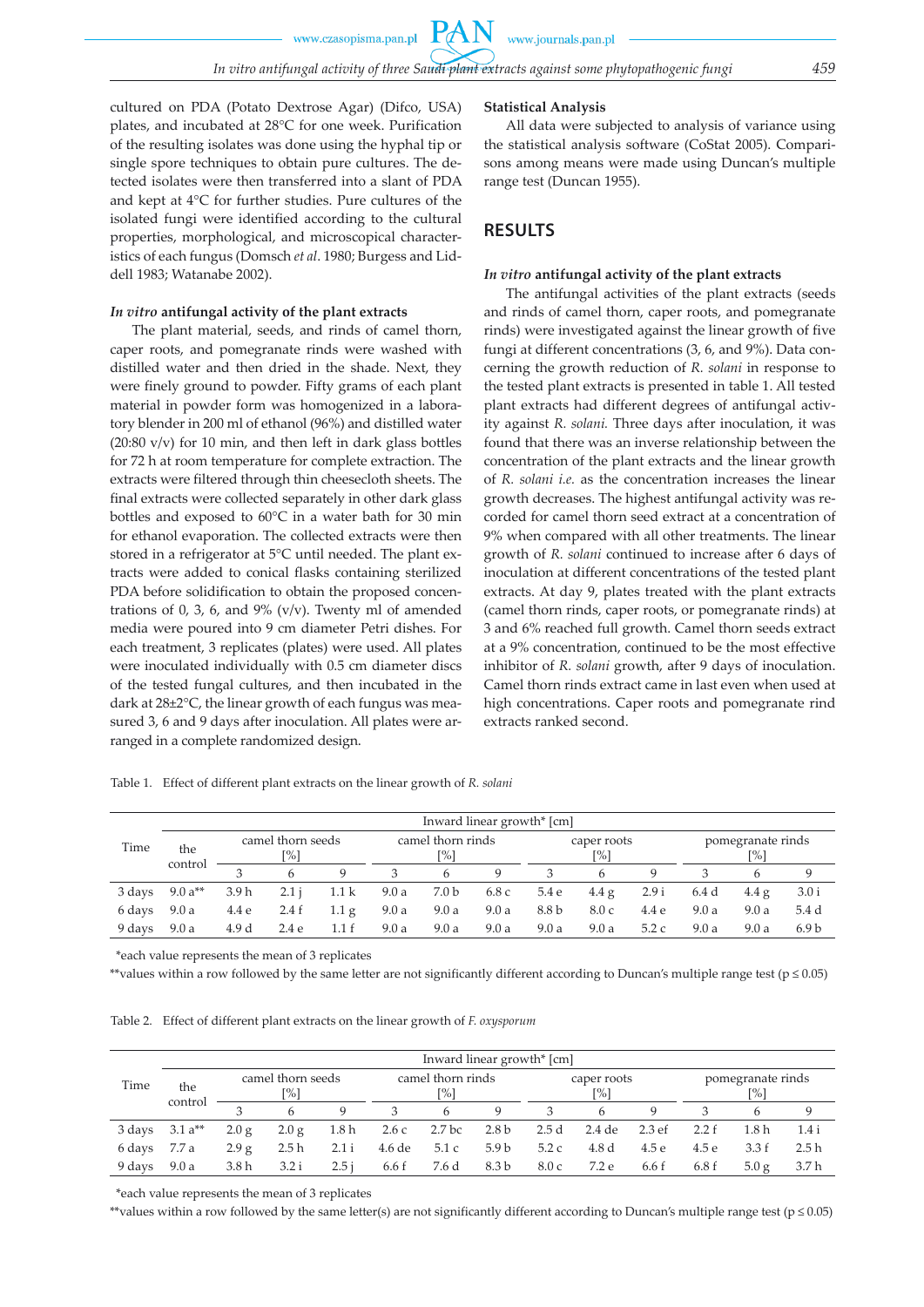#### Table 3. Effect of different plant extracts on the linear growth of *S. rolfsii*

|        |                | Inward linear growth* [cm] |                  |       |                                        |       |                  |                    |       |                  |                                      |                  |                  |  |
|--------|----------------|----------------------------|------------------|-------|----------------------------------------|-------|------------------|--------------------|-------|------------------|--------------------------------------|------------------|------------------|--|
| Time   | the<br>control | camel thorn seeds<br>[%]   |                  |       | camel thorn rinds<br>$\left[\%\right]$ |       |                  | caper roots<br>[%] |       |                  | pomegranate rinds<br>$\binom{10}{0}$ |                  |                  |  |
|        |                |                            | 6                | Q     | 3                                      | 6     | 9                |                    | 6     |                  |                                      |                  | 9                |  |
| 3 days | $2.1 a**$      | 1.7 <sub>b</sub>           | 1.0 <sub>e</sub> | 0.8f  | 1.6 <sub>b</sub>                       | 2.0a  | 2.0a             | 1.5c               | 1.5c  | 1.3 d            | 1.7 <sub>b</sub>                     | 1.5c             | 1.4 cd           |  |
| 6 days | 4.0a           | 1.4g                       | 1.2 <sub>h</sub> | 0.8 i | 2.4 de                                 | 4.0a  | 4.0a             | 2.7c               | 2.5d  | 2.4 e            | 2.8 <sub>b</sub>                     | 2.3 <sub>e</sub> | 2.2 f            |  |
| 9 days | 6.1a           | 1.5f                       | 1.4 f            | 0.9 g | 3.2 e                                  | 5.7 b | 5.8 <sub>b</sub> | 3.9c               | 3.6 d | 3.3 <sub>e</sub> | 3.8 <sub>d</sub>                     | 3.2 e            | 3.3 <sub>e</sub> |  |

\*each value represents the mean of 3 replicates

\*\*values within a row followed by the same letter are not significantly different according to Duncan's multiple range test ( $p \le 0.05$ )

Table 4. Effect of different plant extracts on the linear growth of *A. alternata*

|        |                | Inward linear growth* [cm] |                  |                  |                          |                  |             |                    |       |       |                                         |                  |       |  |
|--------|----------------|----------------------------|------------------|------------------|--------------------------|------------------|-------------|--------------------|-------|-------|-----------------------------------------|------------------|-------|--|
| Time   | the<br>control | camel thorn seeds<br>[%]   |                  |                  | camel thorn rinds<br>[%] |                  |             | caper roots<br>[%] |       |       | pomegranate rinds<br>$\lceil \% \rceil$ |                  |       |  |
|        |                |                            |                  | $\mathbf Q$      | 3                        | 6                | $\mathbf Q$ | 3                  | 6     | Q     |                                         |                  | 9     |  |
| 3 days | 2.9 $a^{**}$   | 1.7d                       | 1.5 <sub>e</sub> | 0.8f             | 2.6 <sub>b</sub>         | 2.8a             | 2.9a        | 2.2d               | 1.7 d | 1.5e  | 2.2c                                    | 1.6 e            | 1.5 e |  |
| 6 days | 6.9 a          | 2.3 i                      | 2.0 i            | 1.1 <sub>k</sub> | 5.2c                     | 6.7 <sub>b</sub> | 6.7 b       | 3.5 e              | 3.3 f | 2.8 g | 4.9 d                                   | 3.6 <sub>e</sub> | 2.7h  |  |
| 9 days | 9.0a           | 2.8i                       | 2.5i             | 1.3k             | 7.1 c                    | 9.0a             | 9.0a        | 5.1 e              | 4.6 f | 4.1 h | 7.4 b                                   | 5.3 d            | 4.4 g |  |

\*each value represents the mean of 3 replicates

\*\*values within a row followed by the same letter are not significantly different according to Duncan's multiple range test ( $p \le 0.05$ )

Table 5. Effect of different plant extracts on the linear growth of *P. destructiva*

|        |                | Inward linear growth* [cm] |                          |                  |                          |      |      |                                |      |      |      |                                                  |                  |  |
|--------|----------------|----------------------------|--------------------------|------------------|--------------------------|------|------|--------------------------------|------|------|------|--------------------------------------------------|------------------|--|
| Time   | the<br>control |                            | camel thorn seeds<br>[%] |                  | camel thorn rinds<br>[%] |      |      | caper roots<br>$\binom{10}{0}$ |      |      |      | pomegranate rinds<br>$\lceil \frac{9}{6} \rceil$ |                  |  |
|        |                |                            | 6                        | Q                | 3                        | h    | Q    | 3                              | 6    | Q    |      | 6                                                | 9                |  |
| 3 days | 9.0 $a^{**}$   | 6.9c                       | 5.1 d                    | 1.8 <sub>e</sub> | 9.0a                     | 9.0a | 9.0a | 9.0a                           | 9.0a | 9.0a | 9.0a | 9.0a                                             | 7.2 <sub>b</sub> |  |
| 6 days | 9.0a           | 6.9 <sub>b</sub>           | 4.9c                     | 1.7d             | 9.0a                     | 9.0a | 9.0a | 9.0a                           | 9.0a | 9.0a | 9.0a | 9.0a                                             | 9.0a             |  |
| 9 days | 9.0a           | 7.2 <sub>b</sub>           | 5.1 c                    | 1.7d             | 9.0a                     | 9.0a | 9.0a | 9.0a                           | 9.0a | 9.0a | 9.0a | 9.0a                                             | 9.0a             |  |

\*each value represents the mean of 3 replicates

\*\*values within a row followed by the same letter are not significantly different according to Duncan's multiple range test ( $p \le 0.05$ )

Results presented in table 2 show the effects of the tested plant extracts on the linear growth of *F. oxysporum.* At day 3, plant extracts of camel thorn seeds, caper roots or pomegranate rinds significantly reduced the linear growth of *F. oxysporum* at different degrees, with the increase of the concentrations. At the same time, it was found that camel thorn rinds extract significantly reduced the linear growth of *F. oxysporum* but the inhibitory effect significantly decreased with the increase in the concentration. The linear growth of *F. oxysporum* continued to increase after 6 days of inoculation at different concentrations of the tested plant extracts. At day 9, camel thorn seeds extract at a 9% concentration, continued to be the most effective inhibitor of the growth of *F. oxysporum* compared with the control, while, pomegranate rinds extract came in second.

At day 3, it was observed that the inhibitory effect of the plant extracts against *S. rolfsii* significantly increased with the increase in the concentration. Camel thorn rinds extract (Table 3) however, did not increase but the same observation with *F. oxysporum* was recorded. The linear growth of *S. rolfsii* continued to increase after 6 days of inoculation at different concentrations of the tested plant extracts. The highest antifungal activity was recorded for camel thorn seed extract at a concentration of 9% when compared with the control after 9 days of inoculation.

*In vitro* antifungal activities of the plant extracts against *A. alternata* are presented in table 4. At day 3, it was observed that plant extracts of camel thorn seeds, caper roots or pomegranate rinds significantly reduced the linear growth of *A. alternata* with the increase in the concentrations. In contrast, there was no additional inhibitory effect with the increase of the plant extract from camel thorn rinds. The linear growth of *A. alternata* continued to increase after 6 days of inoculation with different concentrations of the tested plant extracts. At day 9, the highest antifungal activity was recorded for camel thorn seed extract at a concentration of 9% when compared with the control. On the other hand, camel thorn rinds extract, even at high concentrations, came in last.

The effect of different plant extracts on the linear growth of *P. destructiva* is presented in table 5. At day 9, no significant differences were recorded in the linear growth of *P. destructiva* when treated with the plant extracts of camel thorn rinds, caper roots or pomegranate. In contrast, camel thorn seeds extract significantly decreased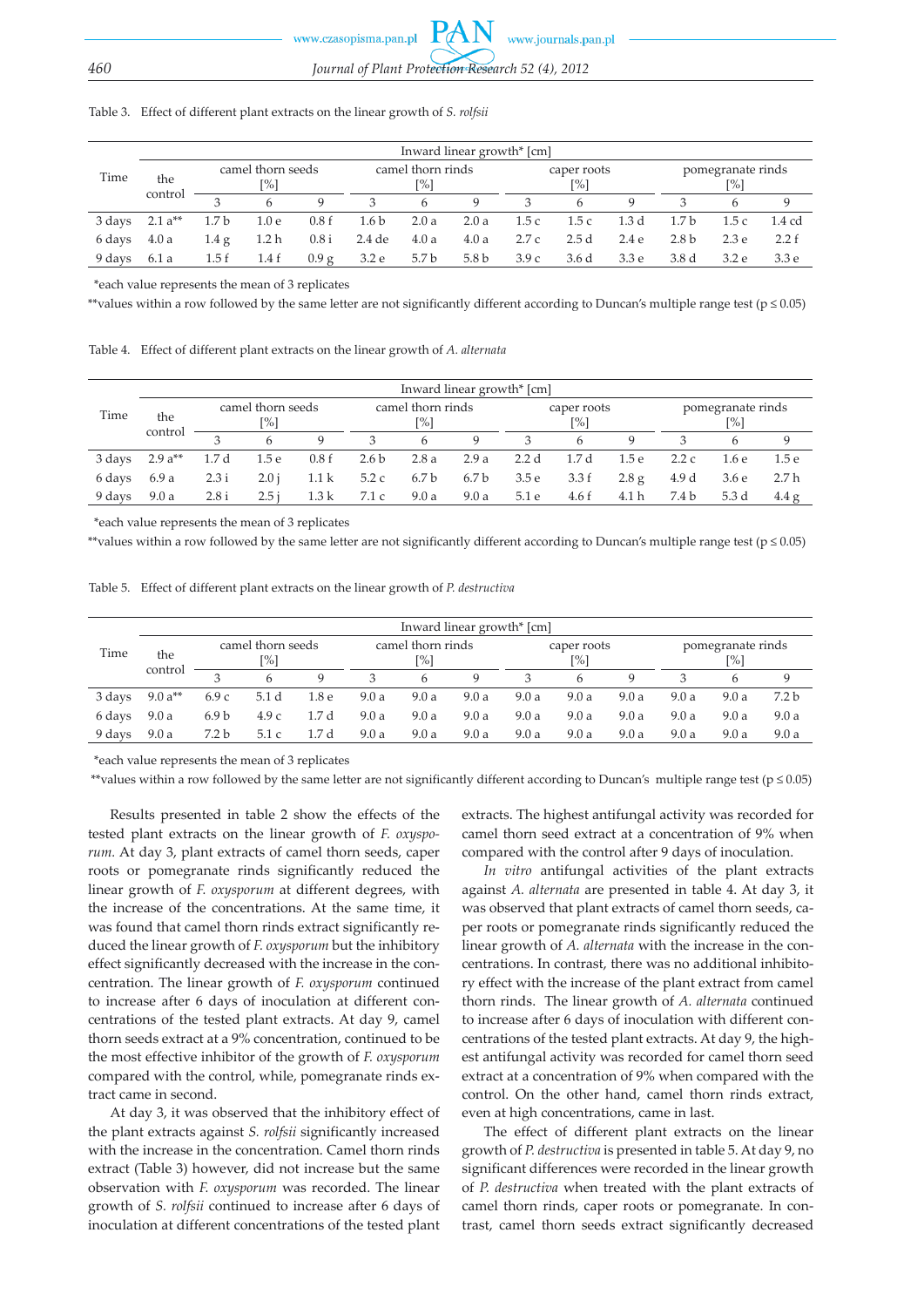www.czasopisma.pan.pl

www.journals.pan.pl

**PAN** 

the linear growth of *P. destructiva* with the increase in its concentration when compared with the control even after 9 days of inoculation.

## **DISCUSSION**

The geographical location of Saudi Arabia has provided an ideal environment for the growth and nourishment of different medicinal plant species including camel thorn, caper, and pomegranate. The country is gifted with diverse vegetation types occurring in the desert, semidesert, and mountainous ecosystems (Ahmad and Ghazanfar 1991).

The antifungal activities of the tested plant extracts (camel thorn, caper, and pomegranate) were investigated at different concentrations. Our results indicated that all tested plant extracts had different degrees of antifungal activity against the tested fungi. The *in vitro* efficacy of pomegranate, caper, and camel thorn against different pathogens has been investigated by various researchers (Lam *et al*. 2009; Dahham *et al*. 2010; Abd-Ellatif *et al*. 2011). The antifungal activity attained by these plant extracts is attributed to their chemical composition. Based on spectral analyses, the compound from the pomegranate rinds extract that exhibited strong antifungal activity was previously identified as punicalagin. Punicalagin showed strong activity against *Candida* spp. (Endo *et al*. 2010). Moreover, it has antibacterial, antioxidant, anticancer, and anti-inflammatory properties (Miguel *et al*. 2010). Previous chemical studies have reported that alkaloids, lipids, polyphenols, flavonoids, indole, and glucosinolates were isolated from caper extract (Tlili *et al*. 2010). The richness of the caper plant with the total phenolic compounds, rutin, tocopherols, carotenoids, and vitamin C could be the main factor in its antimicrobial effects (Mahboubi *et al*. 2012).

Our results revealed that the highest antifungal activity was recorded for camel thorn seeds extract at a concentration of 9% when compared with the control. The obtained result is in accordance with that achieved by Abd-Ellatif *et al*. (2011) on *Aspergillus flavus, A. alternata, F. oxysporum, F. solani, Bipolaris oryzae, Chetomium* sp. and *Mucor* sp. In another study, the ethanolic extract of the camel thorn plant showed significant antimicrobial activity against Gram negative, Gram positive bacteria as well as unicellular and filamentous fungi (Zain *et al*. 2012). Furthermore, it has some medicinal properties such as antioxidant, anti-inflammatory (Awaad *et al*. 2011), antiulcerogenic (Awaad *et al*. 2006) and antidiarrhoeal activity (Gutierrez *et al*. 2007). Phytochemical screening of camel thorn extract revealed the presence of flavonoids, glycosides, alkaloids, saponins, tannins, steroids, and anthraquinone as major constituents (Abdel Rahman *et al*. 2011). The additional constituents were reported in the camel thorn extract: β-sitosterol, cinnamic acid, coumaric acid, and hydroxybenzoic acid (Ahmad *et al*. 2009). The activity of camel thorn plants could be explained, at least by their antimicrobial properties, due to their high flavonoid contents.

The results of this study support the traditional usage of the studied plants. Hence, the objective of this study was to determine if plant extracts could provide antifungal activity against some phytopathogenic fungi*.* Considering their attribute and broad-spectrum activities, successful development of such antifungal compounds would not only provide a potent tool for control of the tested pathogenic fungi, but also could promise success in multipurpose biorational alternatives to conventional fungicides, for the management of other plant diseases. Extensive studies should be undertaken about the ethanolic extract of camel thorn seeds as a strong antifungal agent against fungal plant diseases.

#### **ACKNOWLEDGEMENT**

The author extends his appreciation to the Research Center of Teachers College, King Saud University for funding this work through project No. RSP-TCR-14.

### **REFERENCES**

- Abdel-Fattah G.M., El-Haddad S.A., Hafez E.E., Rashad Y.M. 2011. Induction of defense responses in common bean plants by arbuscular mycorrhizal fungi. Microbiol. Res. 166 (4): 268–281.
- Abd-Ellatif S., Abdel Rahman S.M., Deraz S.F. 2011. Promising antifungal effect of some folkloric medicinal plants collected from El- Hammam habitat, Egypt against dangerous pathogenic and toxinogenic fungi. ARPN J. Agric. Biol. Sci. 6 (9): 25–32.
- Abdel Rahman S.M., Abd-Ellatif S.A., Deraz S.F., Khalil A.A. 2011. Antibacterial activity of some wild medicinal plants collected from western Mediterranean coast, Egypt: Natural alternatives for infectious disease treatment. Afr. J. Biotechnol. 10 (52): 10733–10743.
- Agrios G.M. 2005. Plant Pathology. 5th ed. AP, New York, NY, 922 pp.
- Ahmad H.A., Ghazanfar S.A. 1991. Conservation of medicinal plants on the Arabian Peninsula. Two case studies: Med. Plant Conserv. 3 (1): 15–16.
- Ahmad S., Ahmad I., Saleem M., Abdul-Jabbar A., Rehman I., Hassan S., Akhtar K.S., Choudhary M.I. 2009. Secondary metabolites from Alhagi maurorum. J. Chem. Soc. Pak. 31 (6): 960–963.
- Al-Askar A.A., Rashad Y.M. 2010. Efficacy of some plant extracts against *Rhizoctonia solani* on pea. J. Plant Prot. Res. 50 (3): 239–243.
- Alwathnani H.A., Perveen K. 2012. Biological control of *fusarium* wilt of tomato by antagonist fungi and cyanobacteria. Afr. J. Biotechnol. 11 (5): 1100–1105.
- Awaad A.S., El-Meligy R.M., Qenawy S.A., Atta A.H., Soliman G.A. 2011. Anti-inflammatory, antinociceptive and antipyretic effects of some desert plants. J Saudi Chem. Soc. 15 (4): 367–373.
- Awaad A.S., Maitland D.J., Soliman G.A. 2006. Antiulcerogenic activity of *Alhagi maurorum*. Pharmac. Biol. 44 (4): 292–296.
- Burgess L.W., Liddell C.M. 1983. Laboratory Manual for *Fusarium* Research. *Fusarium* Research Laboratory, Department of Plant Pathology and Agricultural Entomology. The University of Sydney, Australia, 133 pp.
- CoStat. 2005. Cohort Software, 798 Lighthouse Ave. PMB 320 Monterey, USA, 65 pp.